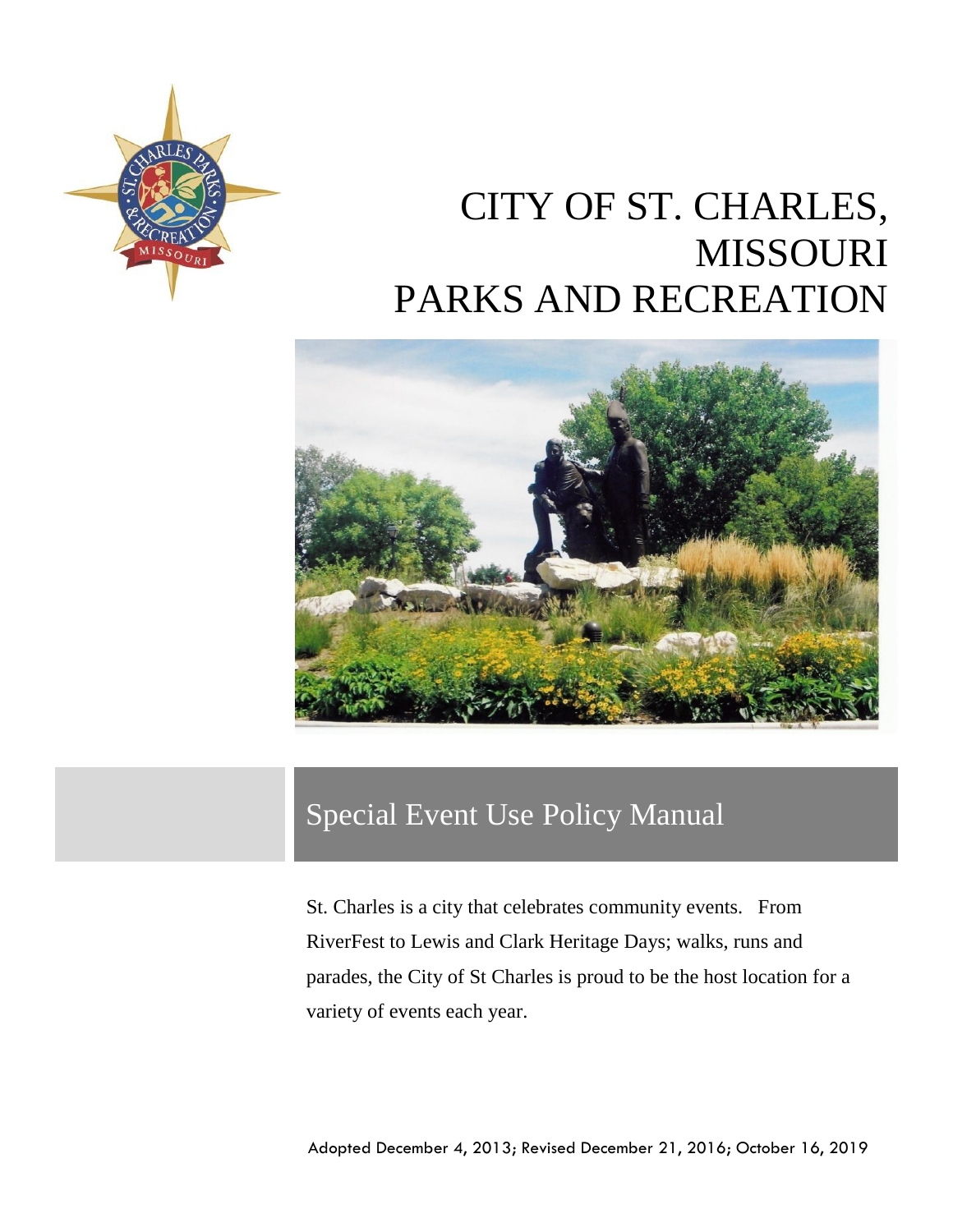The Special Event Use Permit Policy Manual is provided to assist Special Event Organizers in providing a quality event at City of St. Charles Parks. The Parks and Recreation Department's goal is to assist the Special Event Organizer in planning safe and successful events that create a minimal impact on the community surrounding the event. The Department provides this Policy Manual so that Special Event Organizers are familiar with the policies applicable to Special Events and to assist in the preparation of the Special Event Use Permit Application. On behalf of the City of St. Charles Parks and Recreation Department, we thank you for contributing to the spirit and vitality of our community through the staging of your event. Best wishes for a successful event!

## **What is a Special Event?**

A Special Event is a one time, annual or intermittently occurring event that takes place within a City of St. Charles Park where the property is reserved for the exclusive use of the Special Event. A Special Event Use Permit is required when any of the following conditions exist:

- 1. use of a Park that obstructs the use by others;
- 2. the event is advertised and open to public attendance;
- 3. musical instruments are played or sound equipment is used;
- 4. alcoholic beverages are sold;
- 5. portable restrooms are utilized on a temporary basis;
- 6. vendors offer food, beverages or merchandise for sale or for free;
- 7. tents, canopies or stages are erected;
- 8. the event requires, or is reasonably likely to require, city services additional to those already provided to the public as a matter of course; or
- 9. any other event that is determined in the sole discretion of the Director of Parks and Recreation to require a Special Event Use Permit.

## **Event Organization Responsibility**

A. Your responsibility as an Event Organizer is to communicate clearly with Department employees and to cooperate with other City Departments in making your event the best and safest as can be. We cannot fully assist in your creation of a successful event if communication is not clear and precise. As an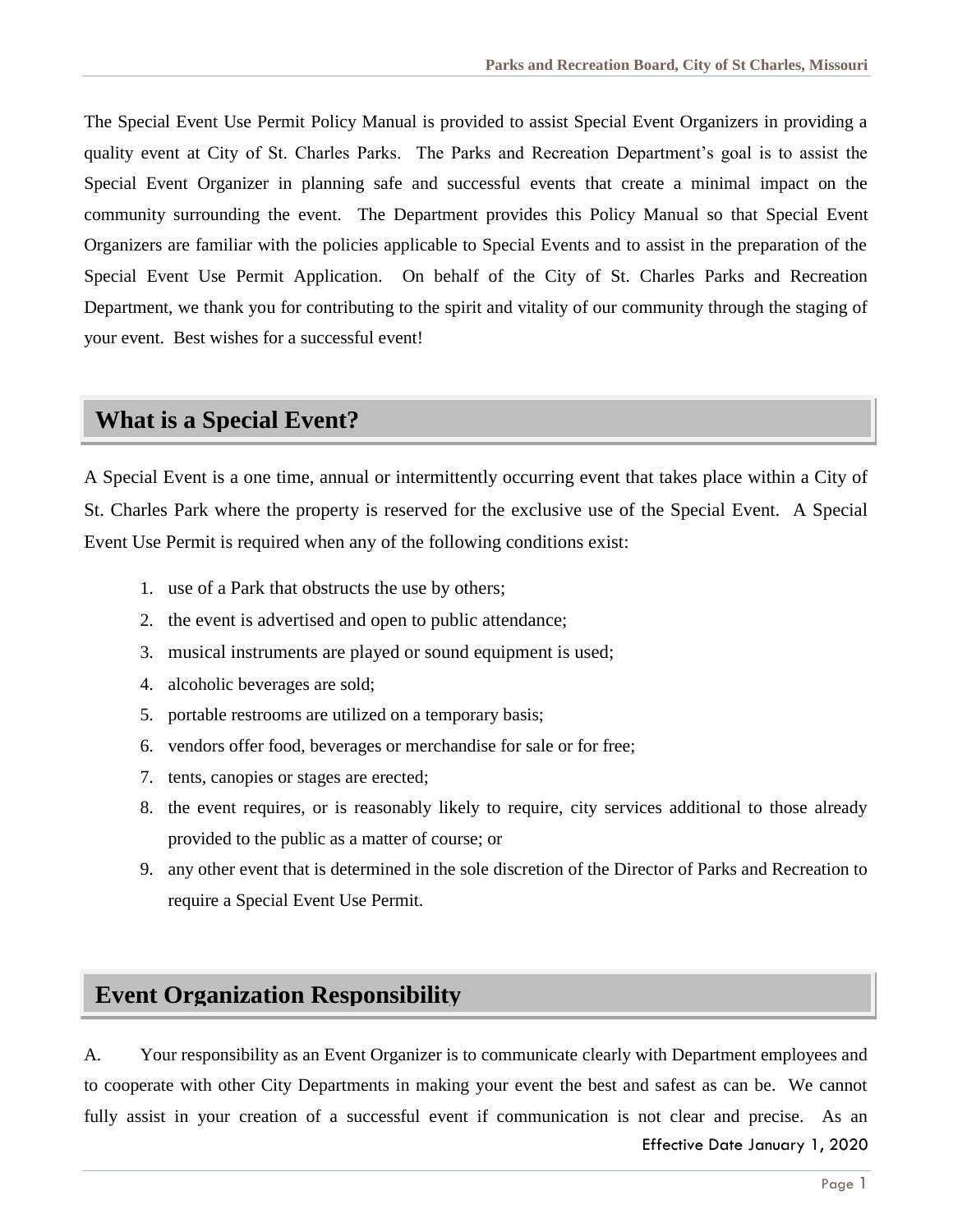Application is reviewed by all necessary City Departments, additional information requested should be returned promptly so the application process is not delayed or stopped thereby hindering the potential approval of the Application.

B. The Parks and Recreation Department will provide all normal maintenance services to current seasonal standards which include, but are not limited to, grass cutting, normal janitorial services and supplies at regularly scheduled locations and intervals. Any additional maintenance required by the Event Organizer, vendors or participants, prior, during or after an event, is the financial responsibility of the Event Organizer.

C. It is the Event Organizer's responsibility to comply with City, County, State, and Federal laws. Additional licensing, permits or inspections, as may be required by the City of St. Charles Code of Ordinances or as stated in the Application.

## **How to Apply for a Special Event Permit**

A. Applications are available on-line at [www.stcharlesparks.com](http://www.stcharlesparks.com/). Applications may also be picked up at the Parks Administration Office listed below.

#### B. Returning Events:

Applications will be mailed by November for events that are held each calendar year for the following year. Applications must be received by the Parks and Recreation Department no later than November 30 in order to be considered for the same event dates as previous years. The Department will issue preliminary approval of event dates by December 31.

#### C. New Events:

New Event Applications must be received by the Parks and Recreation Department no later than 180 days prior to the event date for consideration. Applications must be filed with the Parks and Recreation Department as outlined below.

D. A situation may arise for a New Event to be requested in less than 180 days before the date of the Event due to unforeseen circumstances. Please provide a letter of explanation with the Application if such circumstances arise.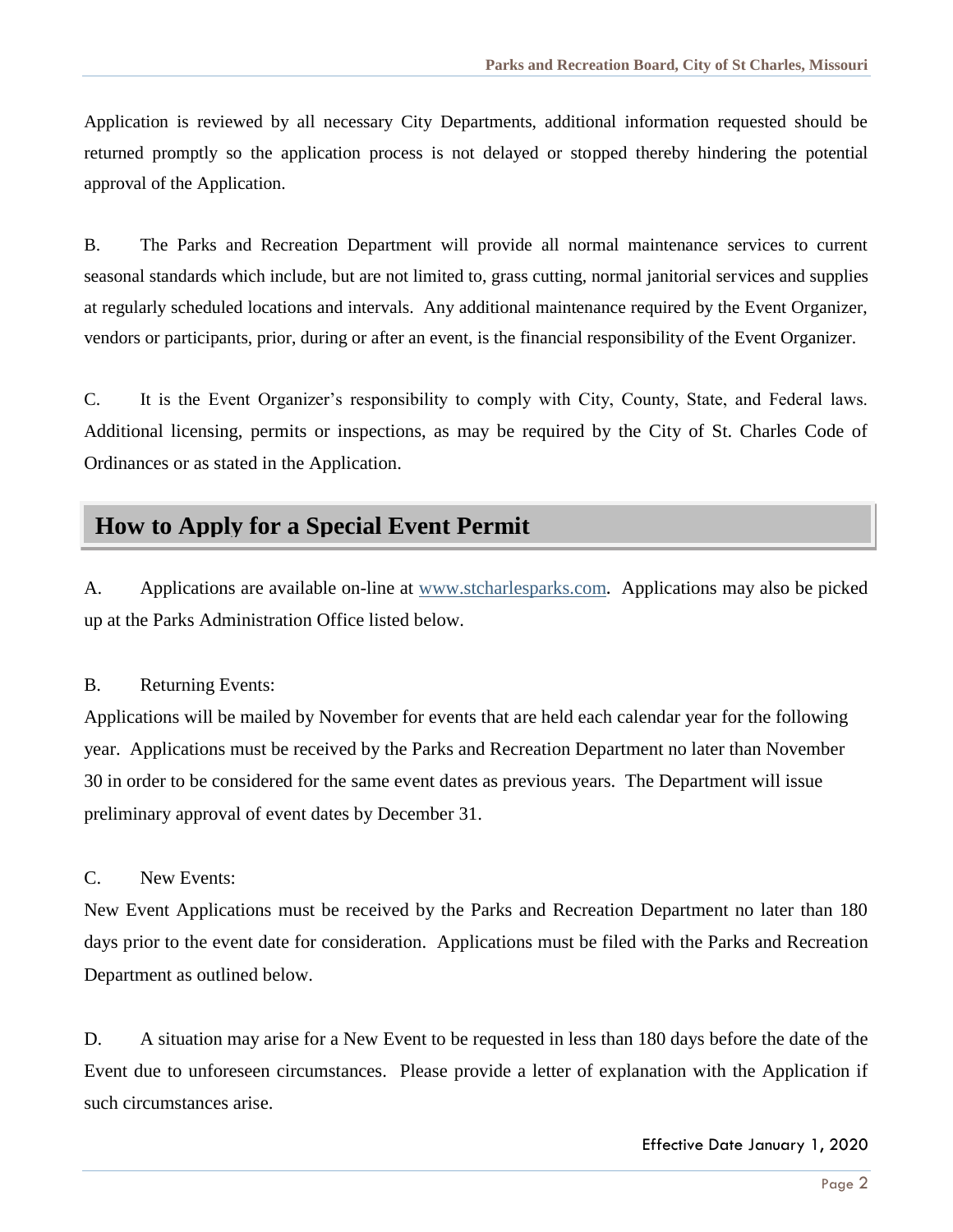E. New Events are required to complete the Preliminary Special Event Request Form, Attachment A, and submit the Preliminary Form to the Parks and Recreation Department for review prior to a complete Application is submitted. The Preliminary Form must be submitted to the Department by no later than 180 days prior to the date of the event. After preliminary approval, the entire Event Application must be completed and submitted for further review.

F. Parks and Recreation Department Contact Information Regular office hours are 8:00am to 5:00pm Monday through Friday.

> St. Charles Parks and Recreation Department Special Event Application 1900 Randolph Street St. Charles, MO 63301 636-949-3372 [info@stcharlesparks.com](mailto:info@stcharlesparks.com)

G. Park and Recreation Board Members, Parks and Recreation employees or the family members of Board Members and employees within the third degree of consanguinity by blood or marriage are not permitted to submit Special Event Applications.

## **Application Process**

A. New Events will complete the Preliminary Special Event Request Form, Attachment A, and submit the Form to the Parks and Recreation Department for review prior to submission of a Special Event Application. The Preliminary Form must be submitted to the Department by no later than 180 days prior to the date of the event. After preliminary approval, the entire Special Event Application must be completed and submitted for further consideration.

B. Special Event Applications will be reviewed by the Department and submitted to other applicable City Departments for review and approval. A Special Event Application must be received at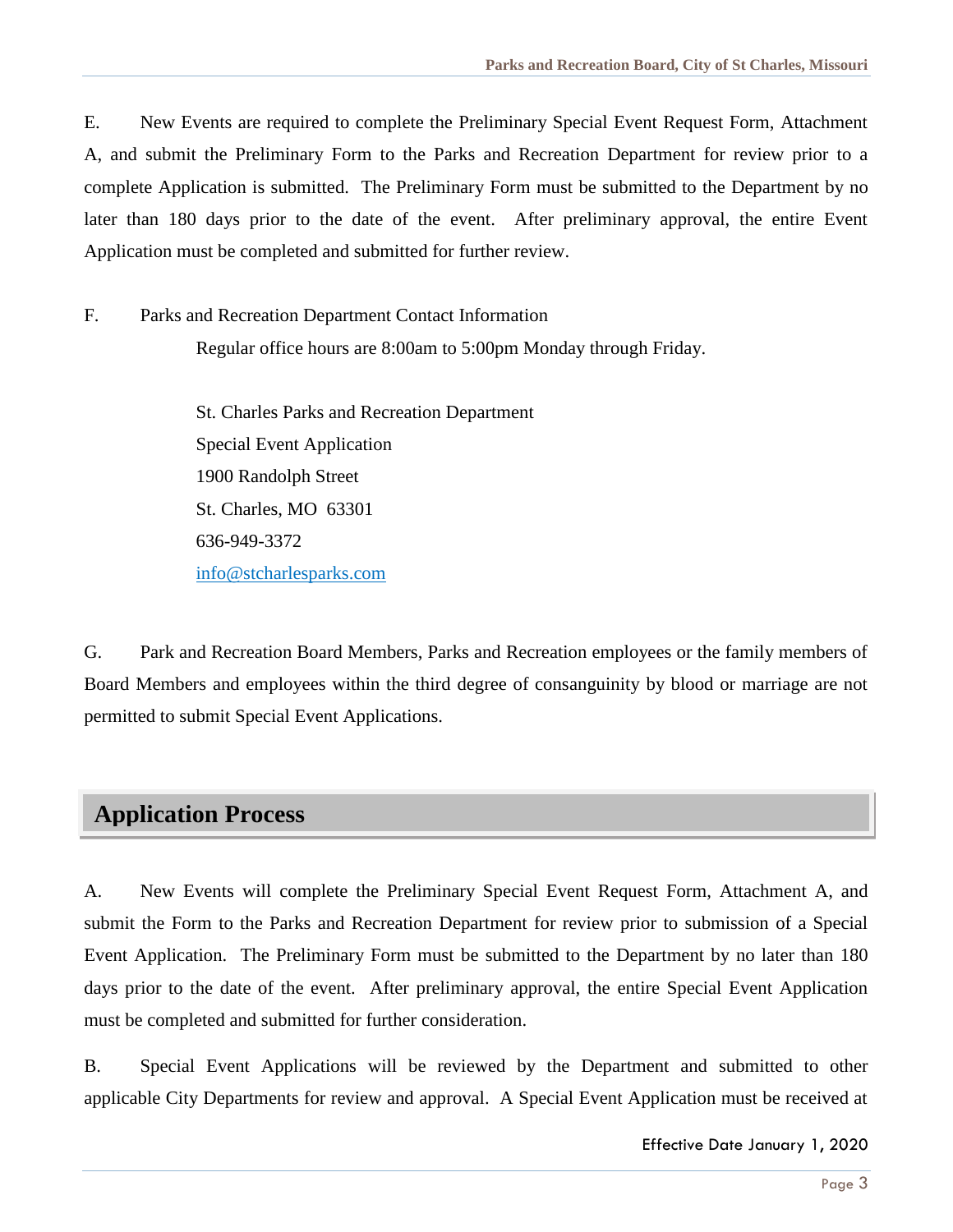least 180 days prior to the event. Submission after that date may result in the inability of the City to provide appropriate services for the event, thus requiring cancellation of the event in the sole discretion of the Department. **No changes can be made to an Application after it is approved. An Event will not be considered to be a definite event, nor will it receive any promotion until the Application is approved.** 

C. Every Special Event Organizer is required to cooperate and attend all meeting as required by the Department regarding the Application.

D. Special Event Organizers are required to describe on the Application how their Special Event benefits the City of St. Charles and the Special Event Organization.

## **Special Events Calendar**

The City of St. Charles provides a calendar of upcoming Special Events in printed form, social media, through e-newsletters and at kiosks in the City. Information from the Application is an open public record and may be used for any purpose including developing a calendar of community events. Please complete the Application carefully and thoroughly as it may be used to assist with the promotion of the Special Event.

## **Length of Special Events**

A. A Special Event is limited to not more than four (4) days or forty-two (42) continuous hours, whichever is less, within a consecutive seven-day period. For purposes of this paragraph, the word hours means from the time the Event starts to the time the Event ends, or if the Event concludes within one (1) hour of a Park closing then the Park closing time will be the Event ending time. The Department shall have the right to establish the length of Special Events for the protection of the public health, safety and welfare or the protection of City Park property.

B. Multiple Special Events are considered sponsored by a single Event Organizer and are treated as a single event unless otherwise approved by the Parks and Recreation Board. A Multiple Special Event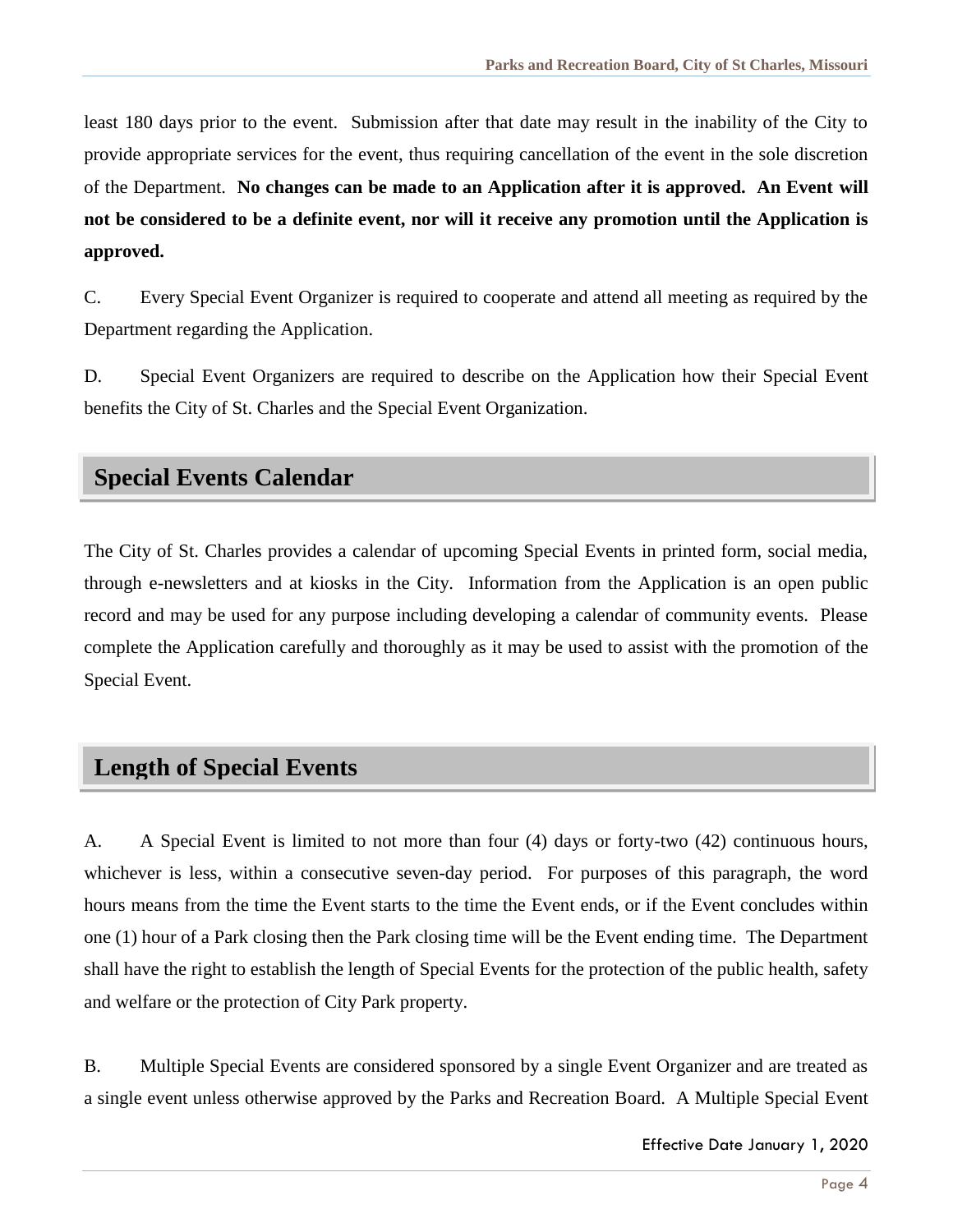is defined as any activity that incurs or is proposed to incur sufficient activity to restrict general public use of a Park. Applications requesting an Event length more than four (4) consecutive days may petition the Parks and Recreation Board for approval.

#### **Fees**

A. This Manual is effective upon approval by the St Charles Parks and Recreation Board. Special Use Fees become effective January 1, 2020. Pricing subject to change without notice.

B. Special Use Fees are for the purpose of recovering the costs associated with preparation and use of the Park for the Special Event. This Fee Schedule applies to labor, materials and equipment used specific to the Special Event.

Special Use Fees- Exhibit A

Frontier Park Special Use Description:

North: From behind Jaycee Stage to the northern end of the Park

North Middle: Jaycee Stage to the northern end of the Depot

South Middle: Northern end of the Depot to the Lewis and Clark Statue

South: From Lewis and Clark Statue to the southern end of the park

Residency rates are determined by the State of Missouri Letter of Incorporation of the event organization.

#### C. Fees Due Date:

Special Event Use Fees must be paid in full at the time of rental if a one day event. Multiple day events must be paid in full at least 120 calendar days prior to the Special Event start date. Special Event Use Fees for City employee personnel costs will be invoiced 5 days after the Special Event end date and are due and payable upon receipt. Event facilities will not be reserved for the following year until Special Event Use Fees are paid in full.

#### D. Waiting Lists:

The Department does not maintain a waiting list for Special Event reservations.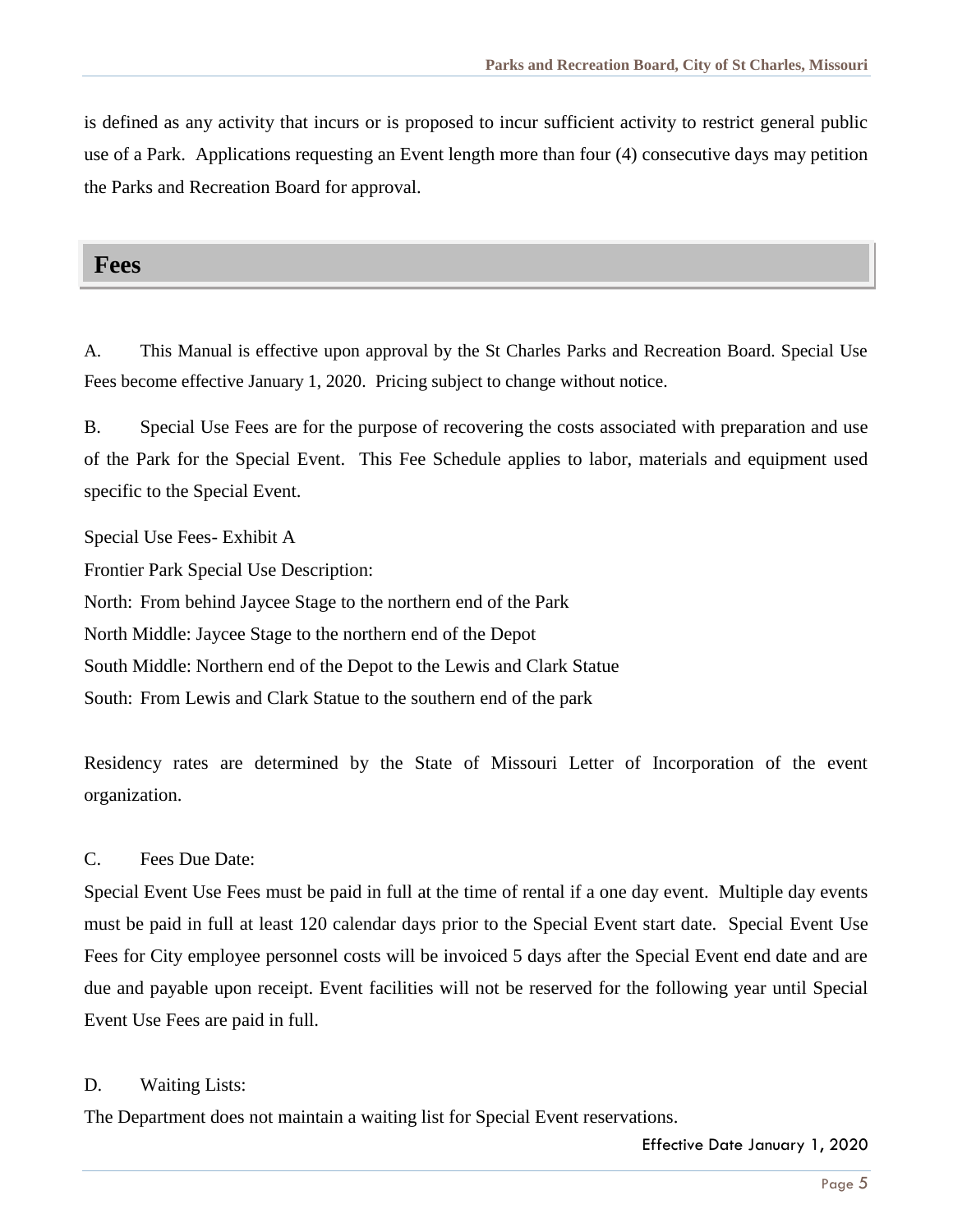#### E. Special Requests:

Requests for items and services not routinely provided for Special Events will be reviewed on an individual basis. Fees will be assessed for approved requests to recover costs for providing the additional services. The Event Organizer will be notified of the additional cost prior to goods or services being scheduled or ordered.

F. Keys:

There is a key deposit amount of \$100.00. All key deposits are refundable if all required conditions for refund are satisfied. Event Organizers that require access to a secure area must pay the key deposit at the time of picking up the key. Keys shall not be picked up earlier than 48 hours in advance of the Event and during normal Department business hours.

#### G. Damages:

In recognition of the impact of Special Events on the grass, shrubbery, trees, other plant life and infrastructure, a management plan is established to address damage assessment, rehabilitation, maintenance and cost recovery. The management plan includes methods of cost assessment sufficient to finance the expense of sustaining a quality environment.

#### H Clean-up, Repair, and Restoration

1. Litter and trash shall be removed promptly during and after the event; and

2. All items related to the Event, including but not limited to, tents, trash receptacles and portable restrooms, and non-City property shall be removed within 24 hours of the Event closing.

Notification of damage cost recovery will be invoiced within 5 days of the Event end date and is payable upon receipt.

The most common types of damage in which cost are assessed are damage to underground utilities, turf damage caused by vehicle and pedestrian traffic. A pre-event site meeting with the Department is recommended to assist in reducing costs assessed for damage.

**I. The Parks and Recreation Board has established a standard for the restoration of park grounds facilities. The assessment of damages is non-negotiable.**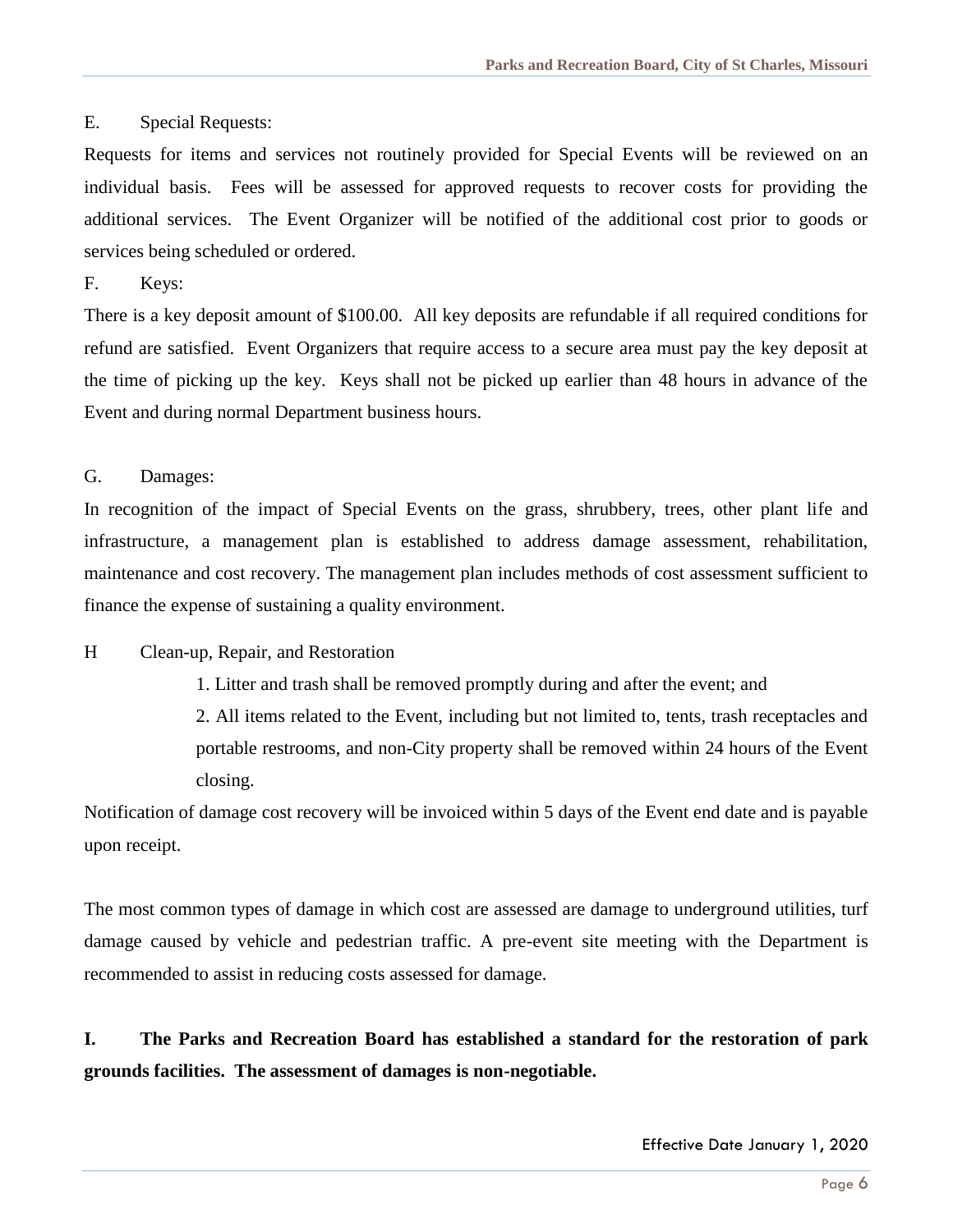J. Cancellation of an event less than 120 days prior to the scheduled event may result in forfeiture of the first right of refusal in subsequent years for the same event and may result in forfeiture of all fees paid to date.

#### **Hours of Operation and Set-up/Tear Down**

A. Official Event hours of operation shall not start before 8:00 a.m. and shall end no later than 11:00 p.m. If circumstances exist that deem an earlier Event start time or later Event ending time, then the Department shall have the absolute discretion to adjust schedules should the change be necessary and in the best interest of the City.

B. Set-up/tear down of Events beginning earlier than the 8:00 a.m. start time or after the 11 p.m. closing time shall be in compliance with all City ordinances applicable to noise control.

C. All vendor vehicles will be allowed to enter and exit the event area for the purpose of loading and unloading wares only during the following times:

1. All vehicles must exit the Event area at least 1 hour prior to the Event start time.

2. 30 minutes after the Event end time or has been canceled for the day through the regular closing hours, or at the discretion of the Department.

3. Vehicle speeds may not exceed 5 M.P.H. in event areas.

4. Event Organizers are required to provide a minimum of 1 representative from the Organization at the Event main entrance to assist vendors.

#### **Vehicle Access/Traffic Plan**

Effective Date January 1, 2020 A. Event Organizers are required to submit to the Department a detailed pedestrian and vehicular traffic at least thirty (30) days before the Event. The Event Organizer shall provide a copy of the final approved traffic plan to **ALL PARTICIPATING VENDORS AND EVENT PERSONNEL**. Event Organizers shall designate an Event representative whose responsibility shall be to determine specific vendors, entertainment and service vehicles requiring access to the Event area. Every Event Organizer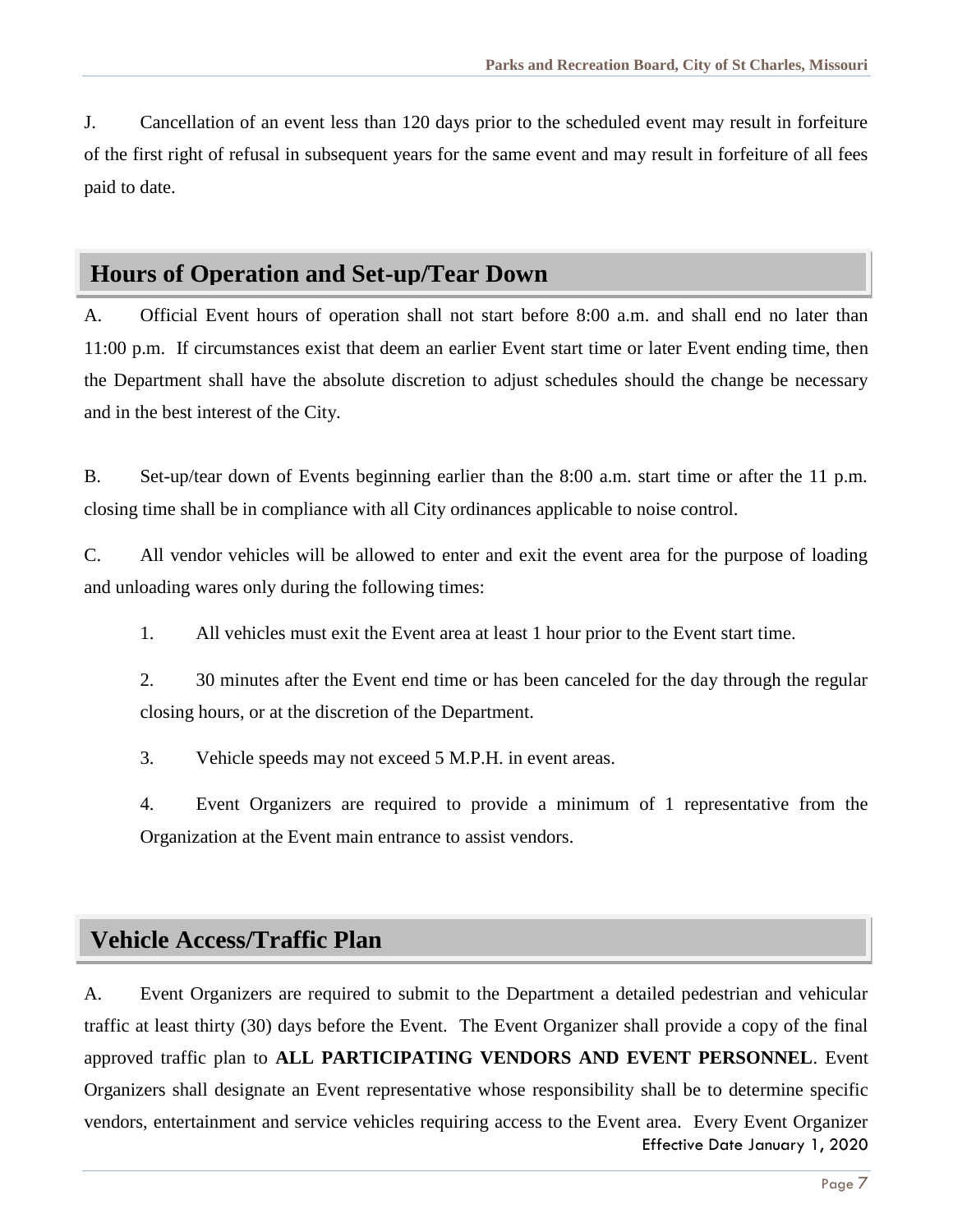shall designate and provide personnel who shall be stationed at every pre-determined entry point into the Event area in order to direct authorized vehicles to the appropriate Event area per the approved event traffic plan.

B. The parking of vehicles on turf or walkways is prohibited unless a permit is issued by the Department to permit the parking thereon. No more than thirty-five (35) vehicles shall be authorized to be in Frontier Park during the open hours of a Special Event.

C. the word "vehicle" means: cars, trucks, trailers, tractors, vendor trucks, or any other motorized vehicles, except that "vehicle" does not include a Departmental approved turf rated vehicle.

D. Parking permits may be required for an Event and will be issued if required. Any vehicle without an authorized parking permit is subject to being towed and impounded. The cost of towing and impoundment shall be the sole responsibility of the owner of the vehicle.

E. Vehicles located within the Event area shall not be moved except during designated loading and unloading times, except as authorized by the Department.

## **F. The Department shall have the authority to change any Traffic Plan in its sole and absolute discretion.**

## **Site Plan**

A. Event Organizers are required to submit a detailed Site Plan with the Special Event Application. Site Plans shall designate the location of beer gardens, booths, amusement rides, vehicles remaining on site, portable restrooms, tents, trailers, stages and all other property brought into the Event area. The site plan shall indicate all emergency lanes for fire, ambulance and police in the Event area.

B. The Event Application and Site Plan shall indicate every specific facility located in the Event area that is to be used during the Event. Specific facilities include, but are not limited to, pavilions, Jaycee Stage, the portable stage, gazebos, Gould Building, Memorial Hall, Webster Park Community Building or any conference room. Use of the Katy Depot in Frontier Park is a separate fee as described within the Fees Section based upon availability and requested use.

## **C. The Department shall have the authority to change any Site Plan in its sole and absolute discretion.**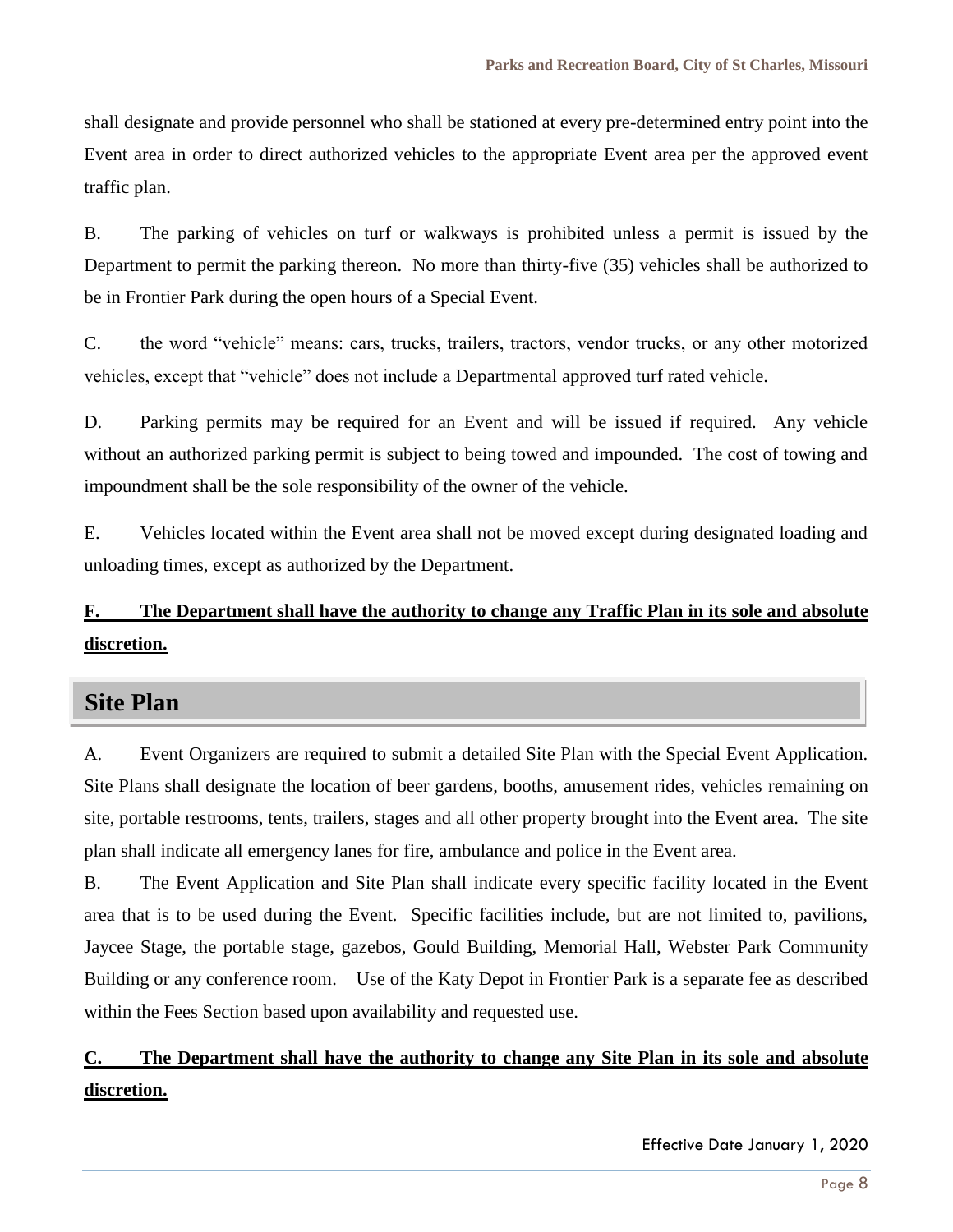## **Security**

A. The Event Organizer is responsible for everything that occurs in the Event area, including all areas encompassed by a liquor license. This Event Organizer responsibility includes underage persons consuming alcoholic beverages, intoxicated persons, fights, removal of alcoholic beverages from Parks and any other conduct that may occur.

B. Special Events that serve alcoholic beverages are required to provide a minimum of one uniformed Park Ranger or Police Officer who shall be present during all Event operating hours. The number of law enforcement officers required for an event shall be determined by the Chief Park Ranger or the Chief of Police in their sole and absolute discretion.

C. One Event Organizer representative is required to be stationed at every entrance point and exit point of the Event during all Event operating hours. The representative shall inform event participants that alcoholic beverages are not to be brought into or removed from designated alcoholic beverage consumption areas and that domesticated animals, except service animals, are not allowed in Frontier Park during Special Events.

D. Additional law enforcement officers may be required at the expense of the Event Organizer when:

- 1. the type of event exposes the City to potential liability;
- 2. the estimated crowd size varies depending upon the time of day during the Event;
- 3. property exhibited during the Event is of great monetary value; or
- 4. as determined as necessary in the sole authority of the Department.

## **Alcohol**

A. The sale, serving or consumption of all alcoholic beverages during an Event shall be restricted to designated Event areas (for example, a beer garden). The location and size of a designated area for sale, serving or consumption of alcoholic beverages shall be clearly stated in the Event Application and shall be subject to review and modification by the Department. The premises where alcoholic beverages are served or sold shall be clearly identified on the Event Site Plan. Alcoholic beverages shall not be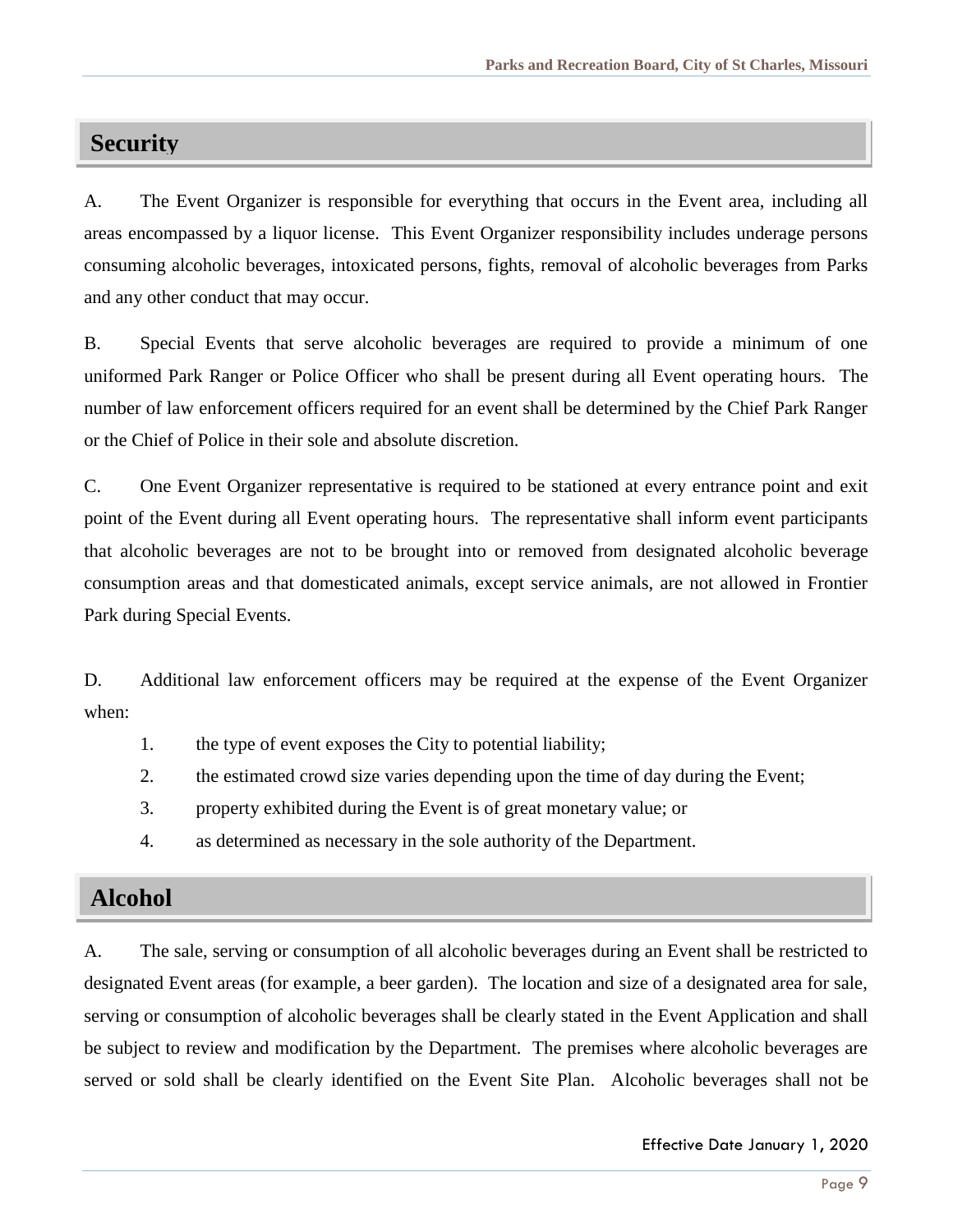brought into or removed from designated alcoholic beverage areas as outlined in the SECURITY section of the Manual.

B. Every Event Organizer that desires to serve or sell alcoholic beverages is required to obtain a liquor license from the State of Missouri, St. Charles County, Missouri and the City of St. Charles, Missouri. A copy of all three liquor licenses issued must be available for inspection during Event operating hours.

C. In order to obtain a liquor license for an Event in a City Park, a letter of approval must be obtained from the Chief Park Ranger for submission of all three issuing agencies listed above.

## **D. Event Organizers are presumed to know all applicable liquor control laws. Ignorance of the law is no excuse to law enforcement agencies whose responsibility it is to enforce liquor control laws.**

**E.** It is unlawful to possess intoxicating beverages or to drink intoxicating beverages when the beverage has an alcohol content in excess of fourteen percent (14%) by weight, except for events held in Memorial Hall. Intoxicating beverages must be pre-packaged by the manufacturer and the alcohol weight by volume must be printed on the container. See, Code Section 255.170.

F. Frontier Park Alcoholic Beverage Area (i.e. Beer Garden) Requirements:

1. The Alcoholic Beverage Service Area shall be completely fenced with fencing that is not less than 36 inches in height and is securely constructed and fastened to prevent the entry or exit of any person from any location other than the designated entry and exit location(s). The integrity and security of the fence shall be maintained during all operating hours of the Alcoholic Beverage Service Area.

2. In the event that the consumption of alcoholic beverages is going to be permitted throughout Frontier Park in its entirety during an Event, then the existing barriers described below may be utilized. These barriers include: the black iron fencing along Riverside Drive and the Missouri River riverbank. As stated in the SECURITY section, the Event Organizer is responsible for insuring that all entry points and exit points are manned with people to inform Event participants that alcoholic beverages are prohibited from being brought in or removed from the Event area. This prohibition and the requirement for the Event Organizer to provide manpower includes, but is not limited to, all entry points and exit points along the western iron fencing, Katy Trail and the pedestrian bridge.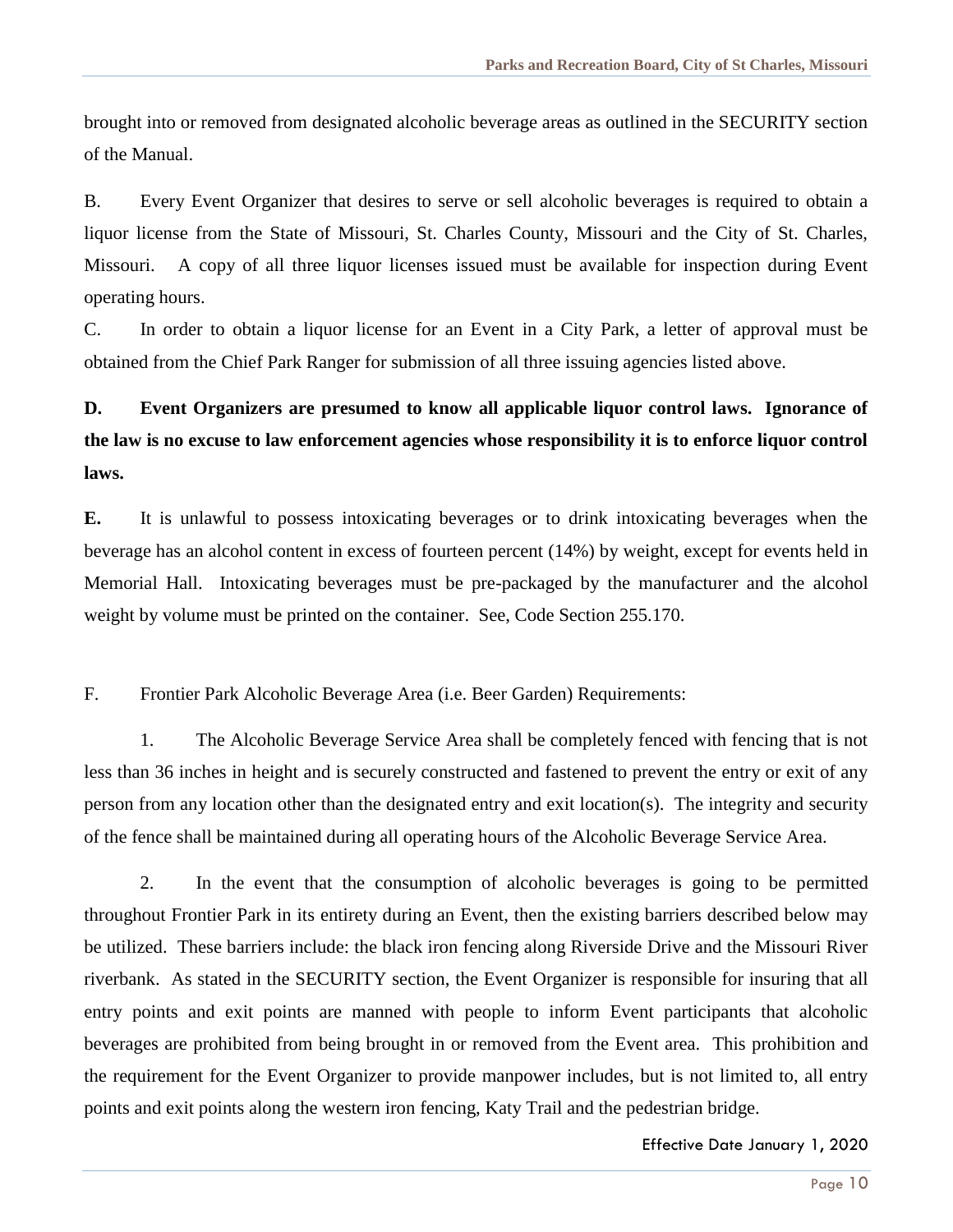3. Operating hours of Alcoholic Beverage Service Area shall be approved by the Department. The sale or serving of alcoholic beverages shall end one-half hour before the official closing time of the Event. The Event Organizer shall clearly post the operating hours of the Alcoholic Beverage Service Area. Upon the closing of the Alcoholic Beverage Service Area, all connections to all alcoholic beverage containers shall be disconnected and secured. The sale, serving or dispensing of alcoholic beverages after the Event closing time is a violation of the liquor control law.

4. The St. Charles Police Department or the Parks Department Ranger Division may at anytime inspect the Alcoholic Beverage Service Area for compliance with all applicable liquor control laws before any alcoholic beverages may be sold, served, dispensed or consumed.

#### **Entertainment**

A. Special Events are family friendly and oriented Events designed for attendance by persons of all ages. Entertainment appropriate for all ages and representing the event theme is recommended. A detailed entertainment schedule shall be submitted with the Special Event Application. Any change to the entertainment schedule shall be submitted to the Department for review.

B. All entertainment is subject to review by the Department and may be denied if determined to be inappropriate for the Event or Event venue.

C. Entertainment may be canceled by the Department at any time if the entertainment is determined to be inappropriate. Entertainment that has the propensity to cause persons to become disruptive, disturb the peace, incite violence, or be in violation of any law or ordinance or require the deployment of law enforcement officers in excess of the number of officers normally assigned to the Event is prohibited. Amplified sound shall comply with the City Code of Ordinances regarding maximum decibel levels. See, City Code of Ordinances Section 255.160, Musical Instruments and Sound Equipment.

D. It shall be the responsibility of the Event Organizer to comply with all music licensing organizations such as, but not limited to, ASCAP and BMI. Failure to obtain appropriate licensing is cause for cancellation of the Event by the Department. The Event Organizer shall provide a copy of the applicable license to the Department with its Special Event Application or prior to the performance or playing of any music.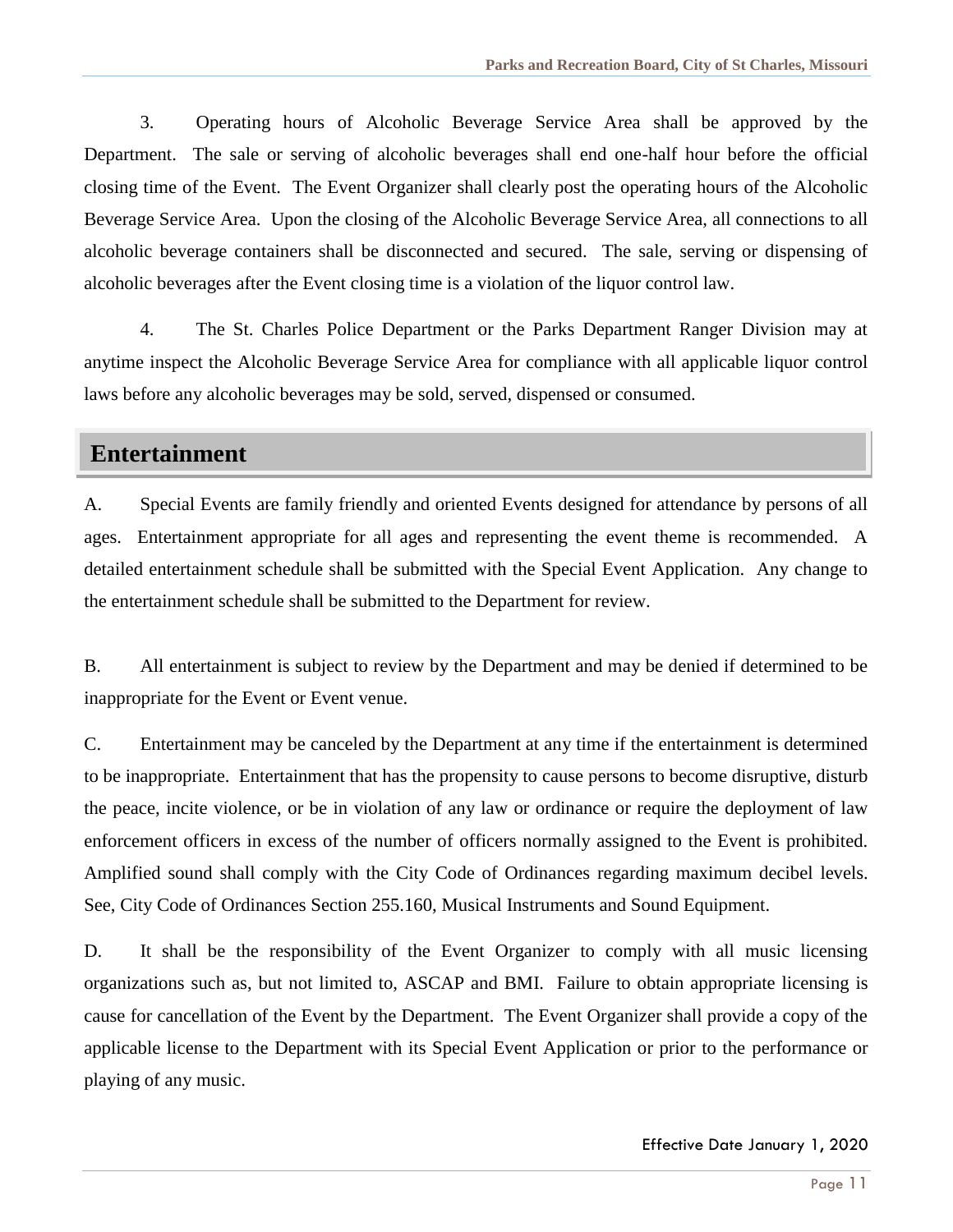## **Pony Rides, Petting Zoos, Inflatable/Amusement Attractions**

A. The amusement activities described below shall be operated only in designated areas of the Parks which have been pre-approved by the Department.

B. Listed below are requirements that shall be satisfied before an operating permit is issued by the Department to any vendor for any of the following amusement activities:

1. Pony Ride, Petting Zoo, Inflatable's or other amusement type activities are required to sign an Operating Agreement for Concession Rights which is required annually and is kept on file by the Department.

2. The vendor shall provide a Certificate of Insurance naming the City of Saint Charles as an additional insured with a policy endorsement that shall list the City as an additional insured on a primary and non-contributory basis. Vendors shall refer to the Insurance Requirement section of this Manual for the policy limits of liability insurance that is required. The insurance requirements set forth in this section are separate from and in addition to the Event Organizer insurance requirements. The Certificate of Insurance and policy endorsement shall be submitted to the Department 30 days prior to the date of the Event for the permit to be issued.

3. Fees schedule on Exhibit A.

These fees are payable in the form of a check, money order or cash and shall be payable to the City of St. Charles Parks and Recreation Department. All fees shall be paid 30 days prior to the event. The failure to timely pay the fees may result in the vendor's future application being denied.

4. The operating permit must be available for inspection during hours of operation and produced upon request.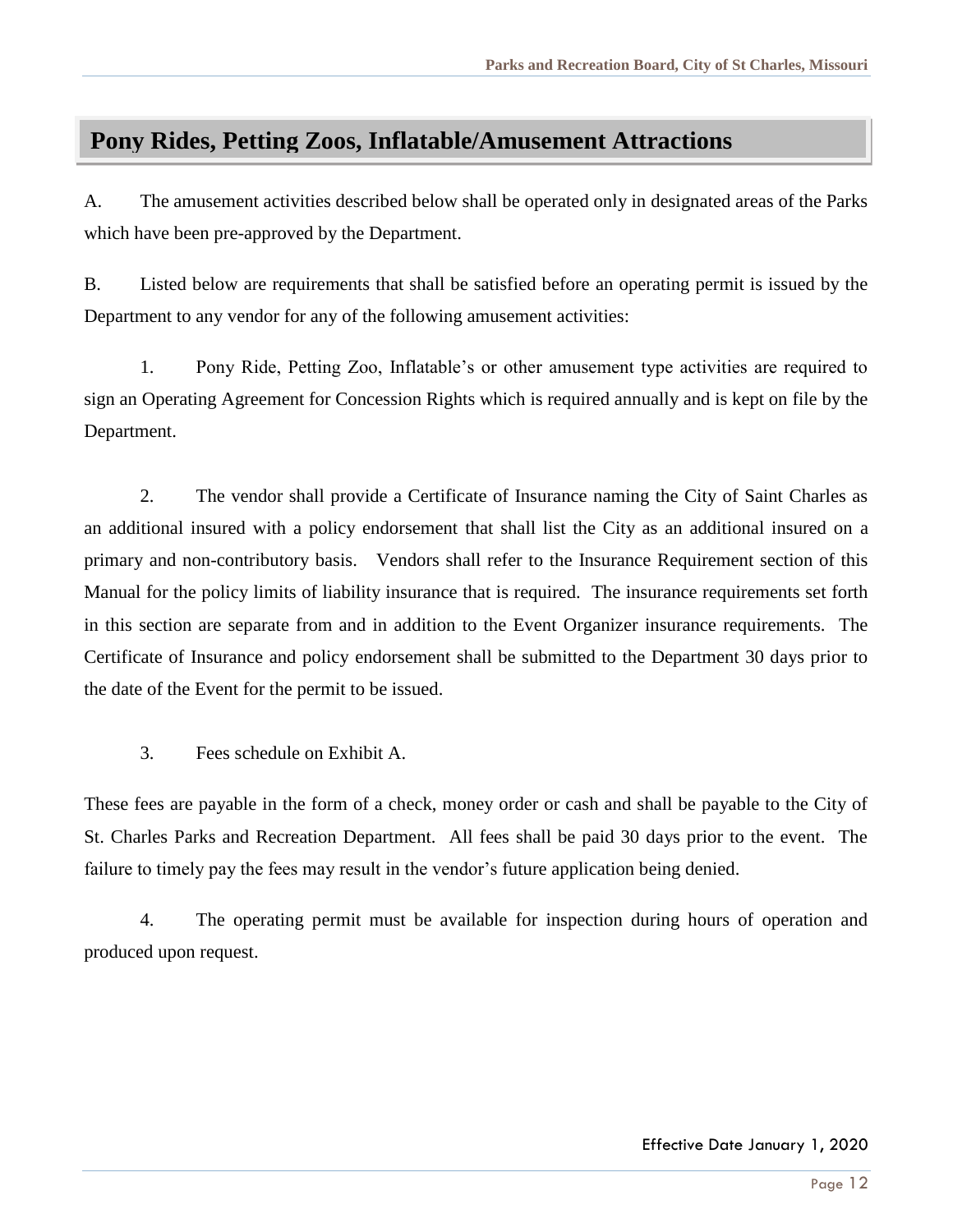## **Sanitation**

#### A. Portable Restrooms:

The Event Organizer shall provide portable restrooms in sufficient quantity, type and at appropriate locations to service the Event. In addition, an adequate number and type of hand washing stations shall accompany portable restrooms. Portable restroom locations and numbers for the anticipated attendance at an Event shall be identified on the Site Plan.

#### B. Trash Receptacles:

The Department provides a maximum of 40 individual trash receptacles. The Event Organizer is responsible for any additional receptacles necessary at their sole expense. It is the sole responsibility of the Event Organizer to ensure that all trash containers throughout the Event area are emptied on a regular basis. **Event Organizer's shall not permit trash receptacles to overflow.** 

C. Large Dumpsters:

If a dumpster is required for the Event, the cost of the dumpster is the sole responsibility of the Event Organizer. The location of all dumpsters shall be identified on the Site Plan.

## **Insurance Requirements**

A. The Event Organizer is required to have liability insurance in the amount and form set forth in this section for an Event that will occur on property owned by the City of St. Charles, Missouri. The liability insurance must be in place ninety (90) days before the event date.

B. Liability Insurance:

The Special Event/Activity Liability Insurance Requirement Policy is a guide for determining the required insurance coverage for activities or events that occur on City property. Liability insurance in the policy amount and form stated in this Policy is a requirement for obtaining a permit to conduct an event/activity. Liability insurance must be in place thirty (30) days before the activity/event date.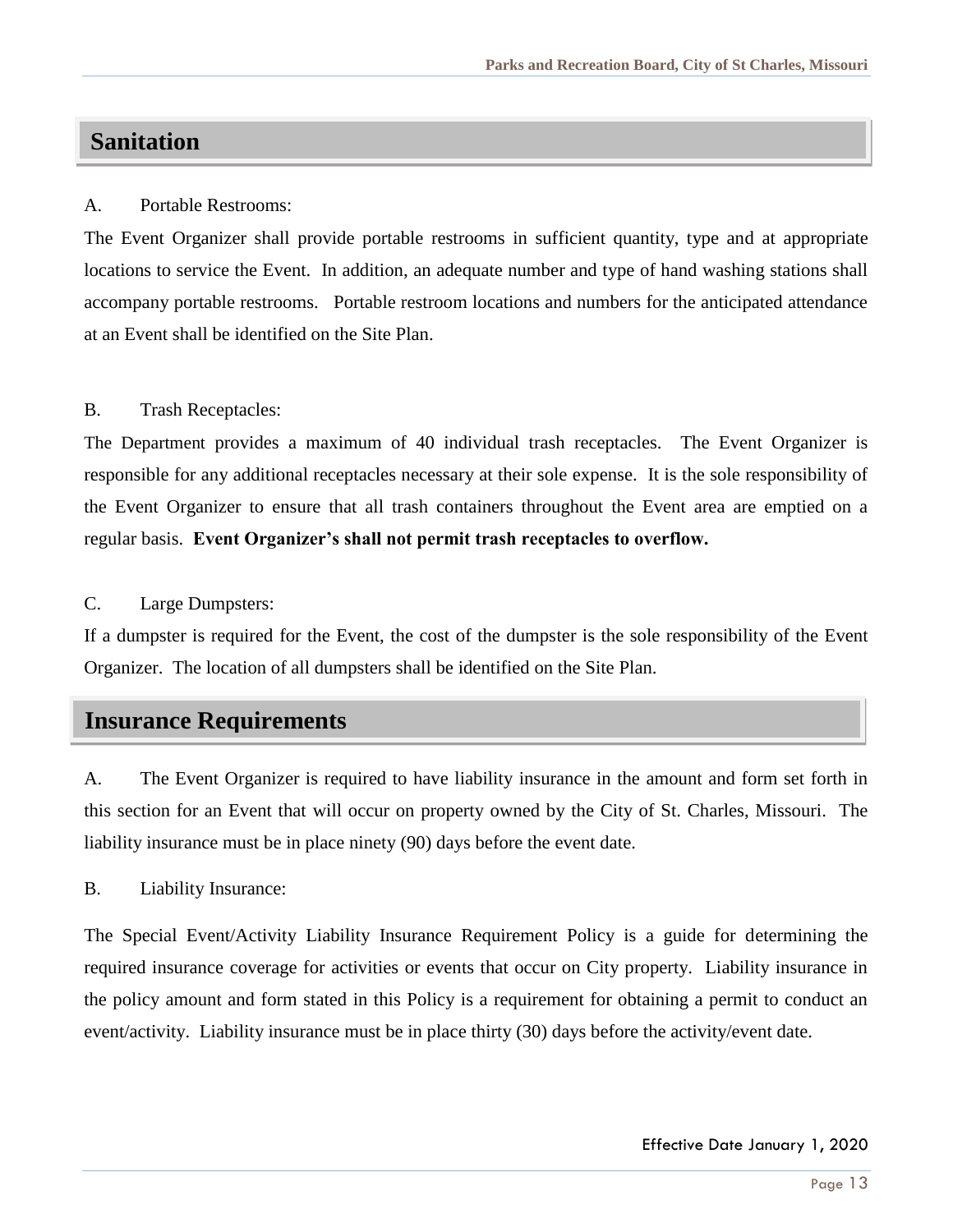The City of St. Charles utilizes a self-insured retention for liability claims that are not protected by Sovereign Immunity. These claims normally involve the alleged dangerous condition of City property or motor vehicle collisions involving City vehicles where the City driver was at fault. By state law, liability is limited for these claims. The limits are adjusted by the State of Missouri each year for inflation and can be found on the Missouri Director of Insurance website at https://insurance.mo.gov/industry/sovimmunity.php. The liability limits, as well as the risk inherent in an activity and other factors, form the basis for requiring certain dollar amounts of insurance coverage for events/activities that occur on City property.

In an effort to manage risk and promote the maximum utilization of City facilities, the amount of insurance coverage required for an event/activity may adjust based upon risk assessment. For purposes of determining insurance requirements, events/activities are divided into three categories (High, Medium or Low) based upon the risk of injury or damage associated with the event/activity. The event/activity list shown below is not intended to be all inclusive and may be adjusted based upon perceived risk.

#### Category I, High Risk Events/Activities

Commercial General Liability policy limit of at least \$3,000,000 per occurrence is required, except fireworks which requires a \$5,000,000 per occurrence and \$6,000,000 per general aggregate policy limit. The events/activities include:

- 1. amusement rides
- 2. aquatic facility rentals open to the general public
- 3. alcoholic beverage dispensing
- 4. activities or events on any body of water in or adjacent to City property (Missouri River or lakes in parks). These activities include: canoeing, kayaking, fishing, swimming, etc.)
	- 5. Bicycling events
	- 6. Any race or walk on a City street including full and half marathons, 5K's and walks
	- 7. sports tournaments/leagues/camps
	- 8. Skate Park competition/exhibition
	- 9. concerts
	- 10. animal related show/exhibition
	- 11. food vendors cooking with hot oil or open flame
	- 12. parades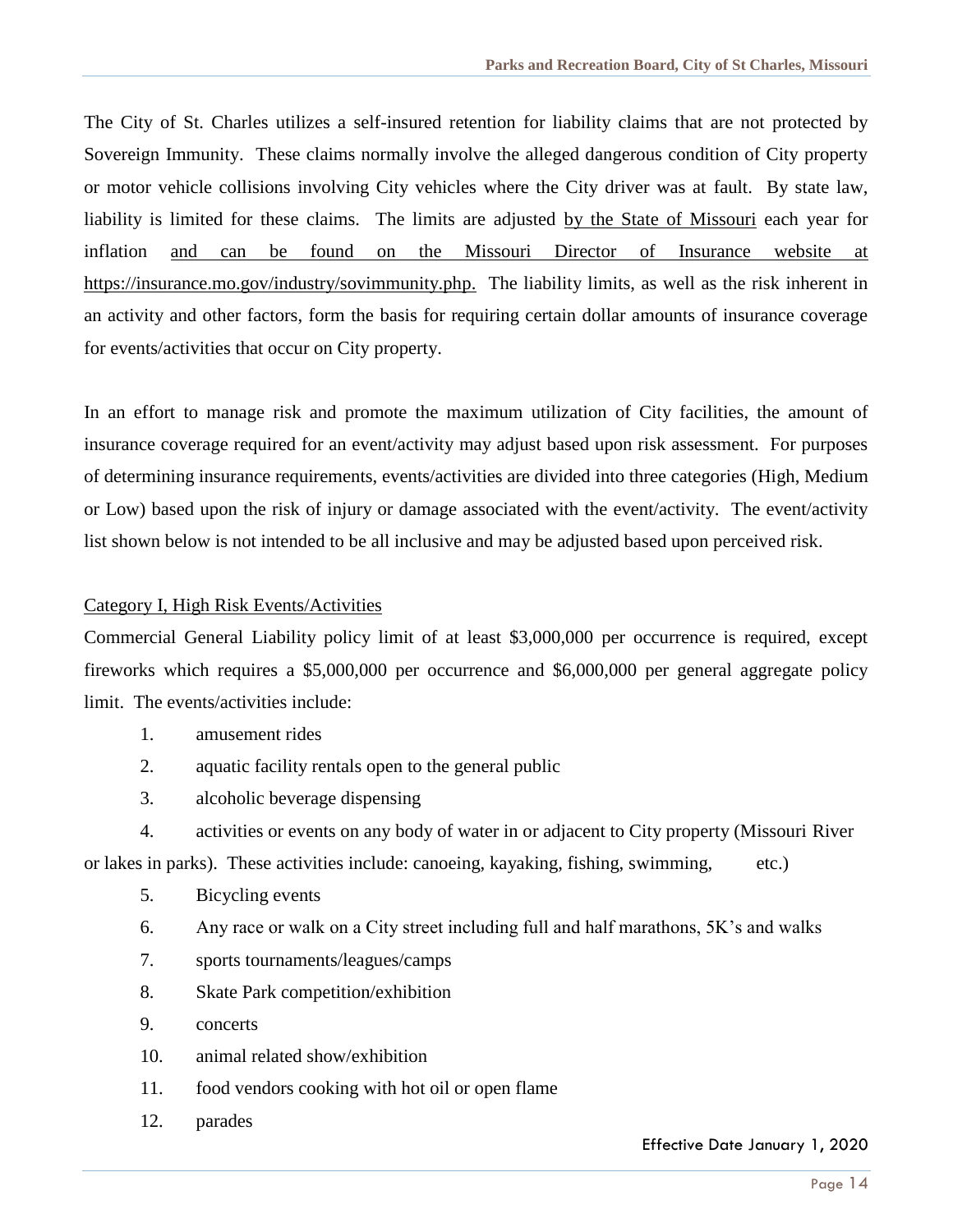- 13. rock climbing walls
- 14. inflatables (more than 2)

#### Category II, Medium Risk Activities or Events:

Commercial General Liability policy limit of at least \$2,000,000 per occurrence is required. These events/activities include:

- 1. re-enactments of historical events utilizing gunpowder or blank firing with historic weapons
- 2. caterers or food service
- 3. 5K runs/walks within a park (not on a City street)
- 4. instructional classes (for example: boot camp, yoga, etc.)
- 5. inflatables (one to two)
- 6. animal (pony) rides
- 7. car show
- 8. motion picture production
- 9. dance recitals/exhibitions

#### Category III, Low Risk Activities or Events:

Commercial General Liability policy limit of at least \$1,000,000 per occurrence is required. These events/activities include:

- 1. re-enactment of historical events, with historic weapons present but without gunpowder or blank firing
- 2. vendor selling goods (nontoxic, not explosive or flammable)
- 3. trivia night

#### Additional Coverage and Policy limits for Special Risks:

1. Festivals or events dispensing alcoholic beverages (wine tastings, beer festivals, or other liquor specific events) should obtain host liquor liability coverage in addition to liability insurance.

2. Auto races, car show, or activities using motor vehicles should obtain automobile liability insurance in addition to liability insurance.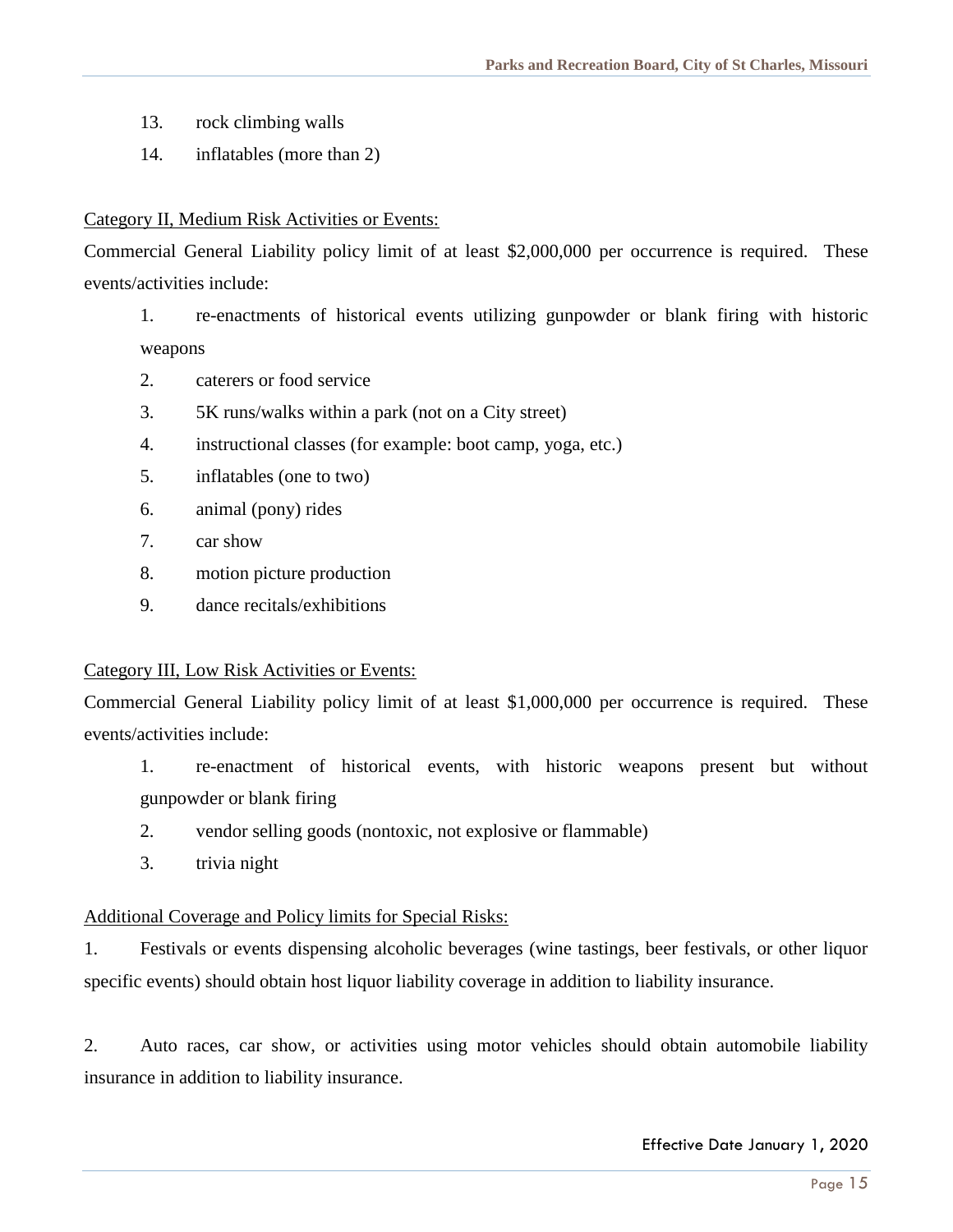Certificate of Insurance and Endorsement Requirements:

A Certificate of Insurance and Additional Insured Endorsement must be provided to the City in the form and required amount thirty (30) days before the date of the event/activity or the event/activity will not be allowed to occur on City property. A Certificate of Insurance and Additional Insured Endorsement can be obtained from your insurance broker. The Certificate of Insurance must name the City of St. Charles, Missouri as:

1. The certificate holder with the correct address of the City as:

"City of Saint Charles, 200 North Second Street, St. Charles, Missouri,

63301"

AND

2. An additional primary insured and include the substantially the following words on the Certificate in the description line with name of the activity/event and date:

> "This insurance is primary to the insurance coverage of the City of St. Charles, Missouri which shall be non-contributory."

In addition, an Additional Insured Endorsement must be provided with the Certificate. The Endorsement must name the City of St. Charles, Missouri as an additional insured and contain substantially the following words:

> "This insurance is primary to the insurance coverage of the City of St. Charles, Missouri which shall be non-contributory."

#### **Fires**

A. Cooking fires are prohibited in Parks except for barbecue grills. The fire box should be above the ground a minimum of 24 inches and in the proximity of picnic areas unless otherwise permitted by the Department.

B. Open fires or bonfires are prohibited in Parks. Any exception to this policy requires Department approval and issuance of a Fire Permit and Fire Marshall approval.

Effective Date January 1, 2020 C. Park Fire Permits will only be issued when all requirements have been satisfied regarding Patron or Organization requests for Park Area or Facility Use for Special Events and a permit has been issued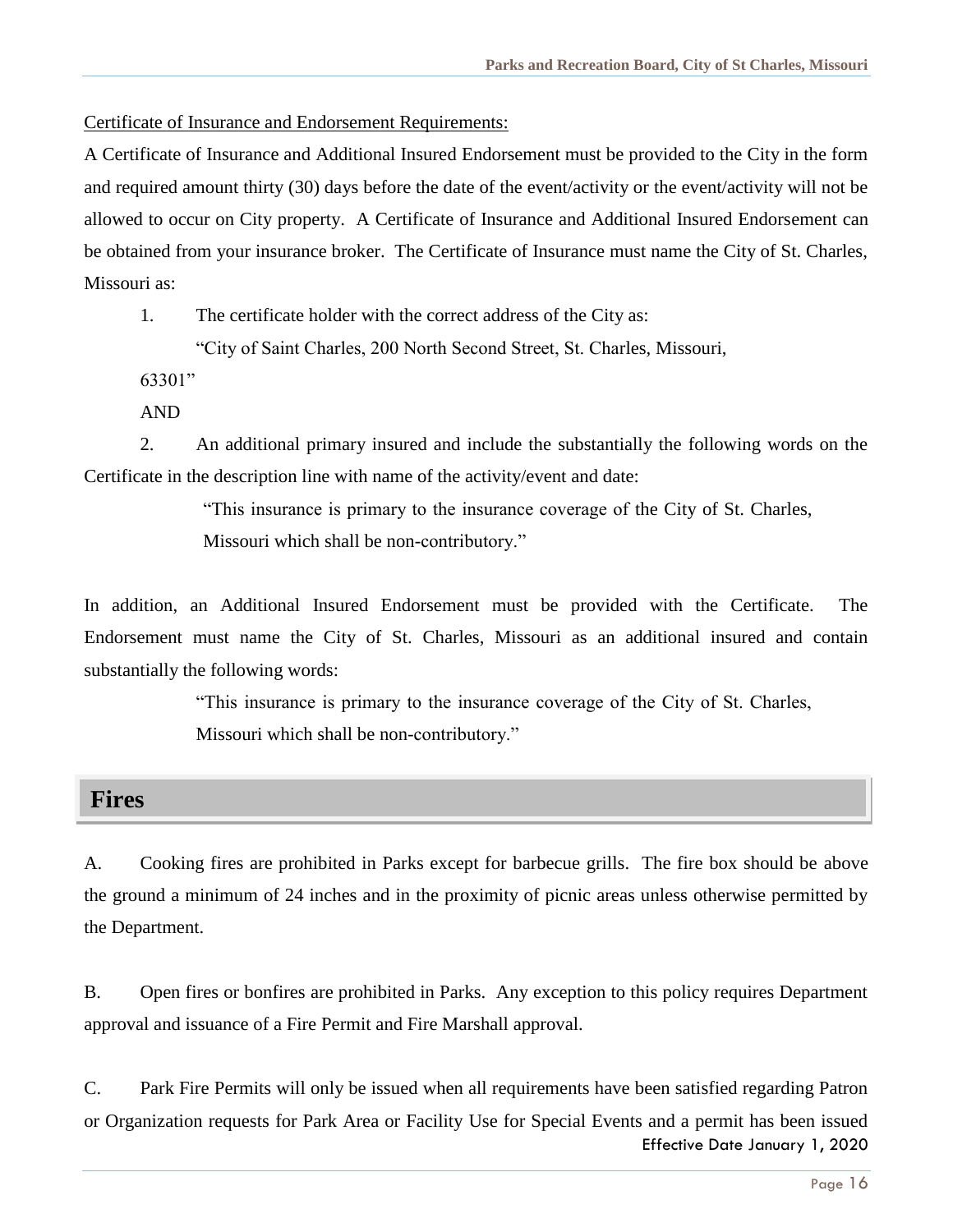from the Fire Department that indicates compliance with the 2015 International Fire Code: Chapter 3 (General Requirements) and Chapter 4 (Emergency Planning and Preparedness).

## **Camping**

A. No person shall set up a shack or any other temporary shelter, other than tents, for the purpose of overnight camping; nor shall any movable structure or special vehicle be used for such purposes, such as house trailers, camp trailers, camp wagons or the like without approval. A camping permit may be obtained through the Department for events seeking exception to this provision. Upon the issuance of a Camping Permit, all other provisions listed herein, including but not limited to fire requirements, shall be adhered to.

## **Utilities**

A. Water Connections:

The connection to and supplies to hose bibs are the sole responsibility of the Event Organizer.

#### B. Electrical Connections:

Listed below are general guidelines for the installation of temporary electrical wiring:

1. Temporary electrical wiring is required to be located where it will not be subject to physical damage.

2. All receptacles shall be of the grounding type (breaker G.F.I. receptacle).

3. Flexible cords are required to be of continuous length (hard service cord of three wires which includes ground conductor).

4. Boxes and fitting located in damp or wet locations are to be of the weatherproof types.

Due to variances in electrical use in Frontier Park, this policy is subject to changes in the sole discretion of the Department.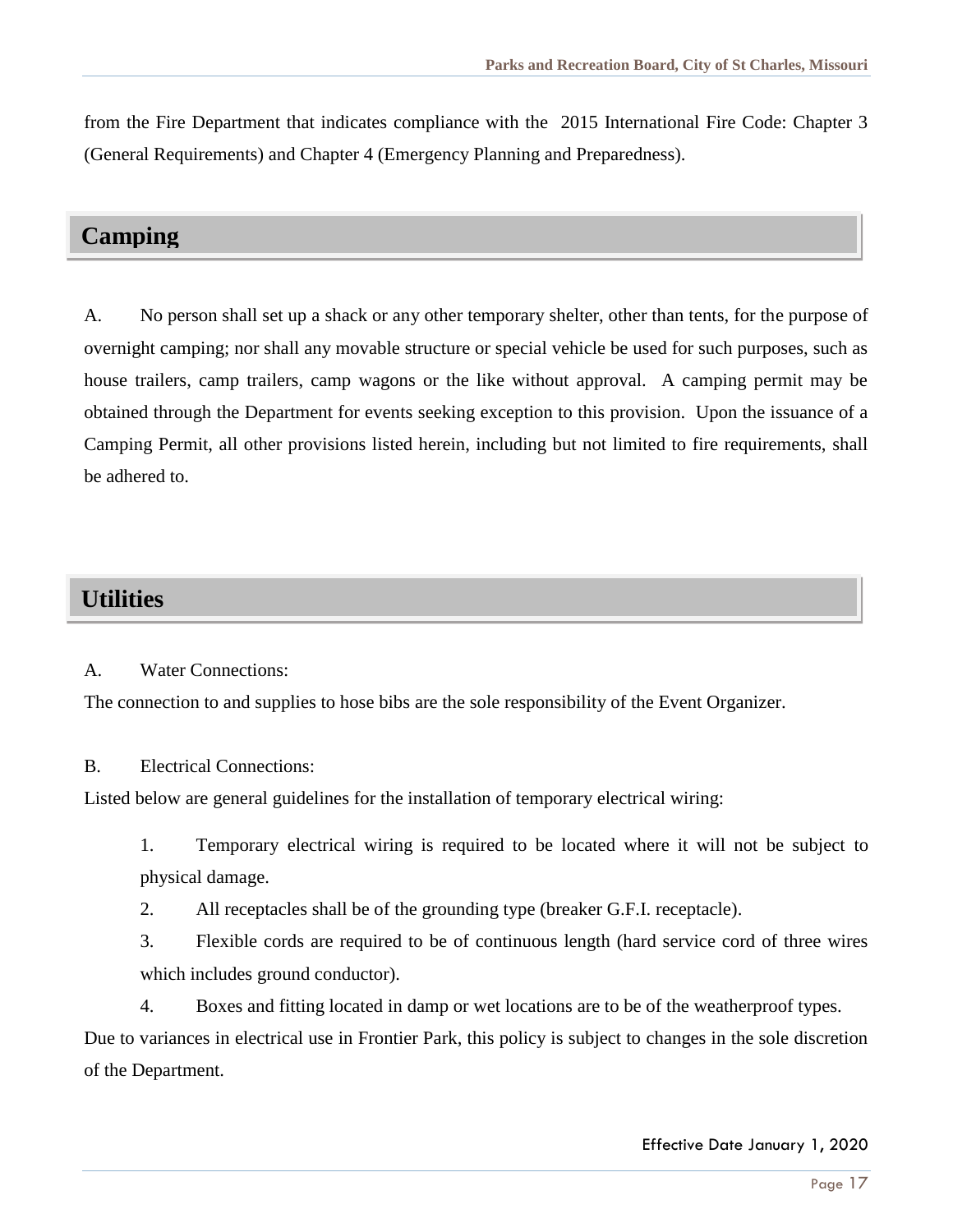No person or any other entity shall perform temporary electrical wiring work without first being licensed to perform the work in the City of St. Charles and without having been issued a permit by the Community Development Department and approved by the Department.

## **Golf Carts, Utility and Other Small Motorized Vehicles**

A. Park user safety and park facility protection is of paramount importance. Therefore the following restrictions shall apply to the use of golf carts, utility carts, and other small motorized vehicles (hereinafter, "small vehicles") operated within City Parks during Special Events:

1. Small vehicles shall only be operated by Special Event, League or Tournament Officials. A valid driver's license is required to operate a vehicle in a Park.

2. The use of Small vehicles shall be restricted to the authorized driver who must be sitting in the operator seat of the vehicle.

3. Passengers shall only be authorized upon a small vehicle when there is a reason for such ridership. During those times, the passenger shall be seated at all times in a passenger seat designed and installed by the manufacturer or provider of the small vehicle. The only exception would be Emergency Vehicle(s) that are operated by law enforcement/medical personnel (on official business.

4. The driver of a small vehicle is subject to all applicable State and City laws and shall use due care in the safe operation (eg: no excessive speed or sharp cornering) of the vehicle.

The small vehicle driver shall only be authorized to use the vehicle within the facility limits of the Special Event, League or Tournament and such use shall not authorize access onto any other area including ball fields, for any reason, except for an emergency or injury situation.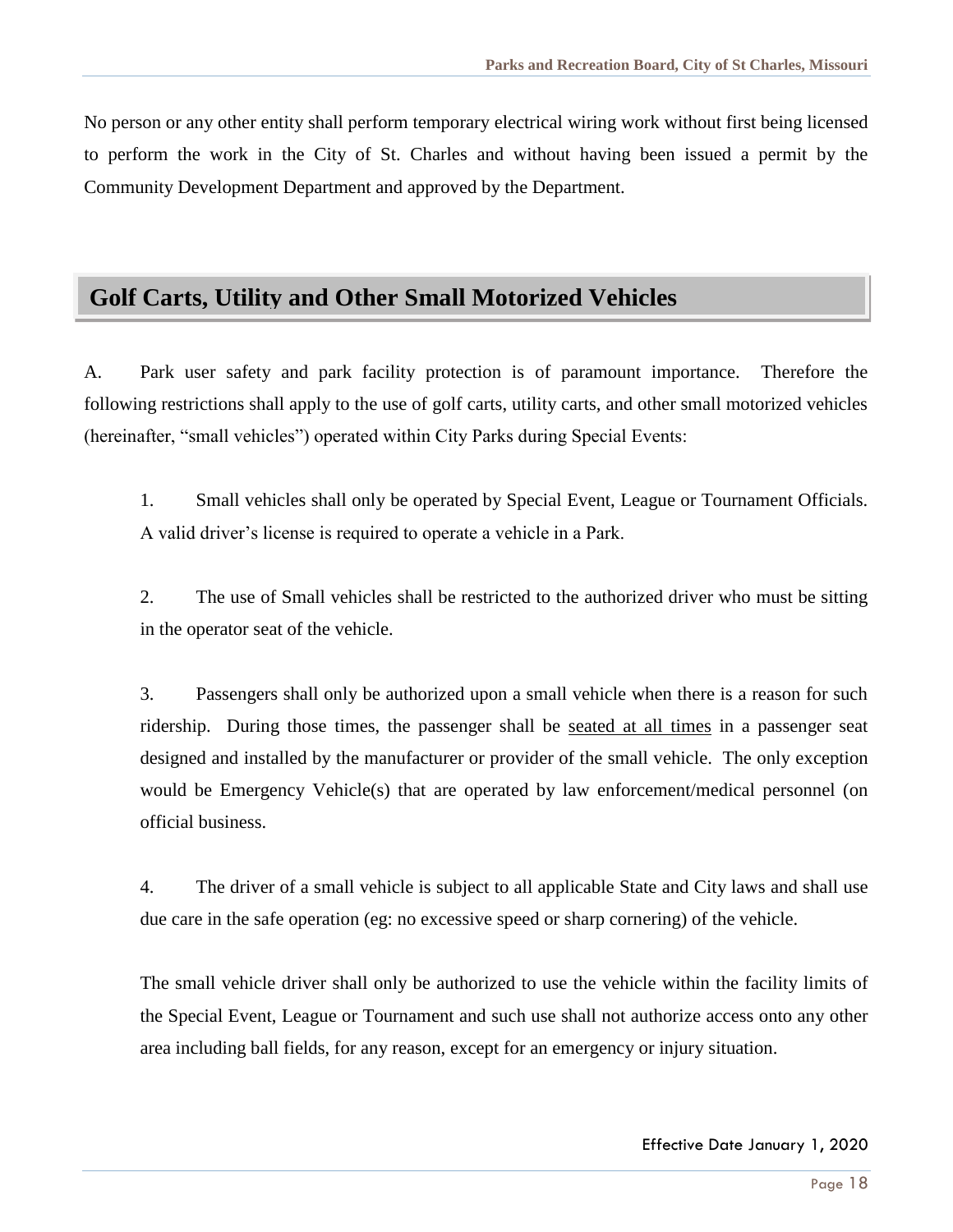Failure to comply with this Policy is cause to cancel small vehicle use or current or future park facility use.

#### **Animals**

A. By City Ordinance, animals, except for service animals, are prohibited in Frontier Park during Special Events. Exceptions to this ordinance are as follows:

1. All animals associated with the Event are required to obtain a permit issued by the Department. For a permit to be issued, a list identifying all animals shall be submitted with the Special Event Application and states the length of time the animal will be in Frontier Park and when. If the presence of animals is only a portion of the Event, the animals must be promptly removed from Frontier Park at the end of the demonstration or activity. If animals are to remain throughout the Event, then the animals must be contained to a specific area of Frontier Park that is designated on the Site Plan.

2. Service Animals, law enforcement animals and parade animals are exempt from this prohibition. For purposes of this section, "Service Animals" means dogs that are individually trained to do work or perform tasks for people with disabilities as those words are defined in the regulations or an amendment thereto implementing the Americans with Disabilities Act.

B. Every Event Organizer shall advise all vendors, concessionaires, participant groups, entertainers and all persons who may be present at the Event of the prohibition of brining animals into Frontier Park. The Event Organizer shall publicize this prohibition in every advertisement for the Event.

## **Katy Trail**

Special Events that plan to use any part of the Katy Trail or First Missouri State Capitol Property are required to obtain the permission of the Missouri Department of Natural Recourses. Such permission shall be obtained at least 180 days prior to the Event date. Requests for permission may be submitted by telephone at  $(636)899-1135$  or by email at: [confluence.state.park@dnr.mo.gov.](mailto:confluence.state.park@dnr.mo.gov)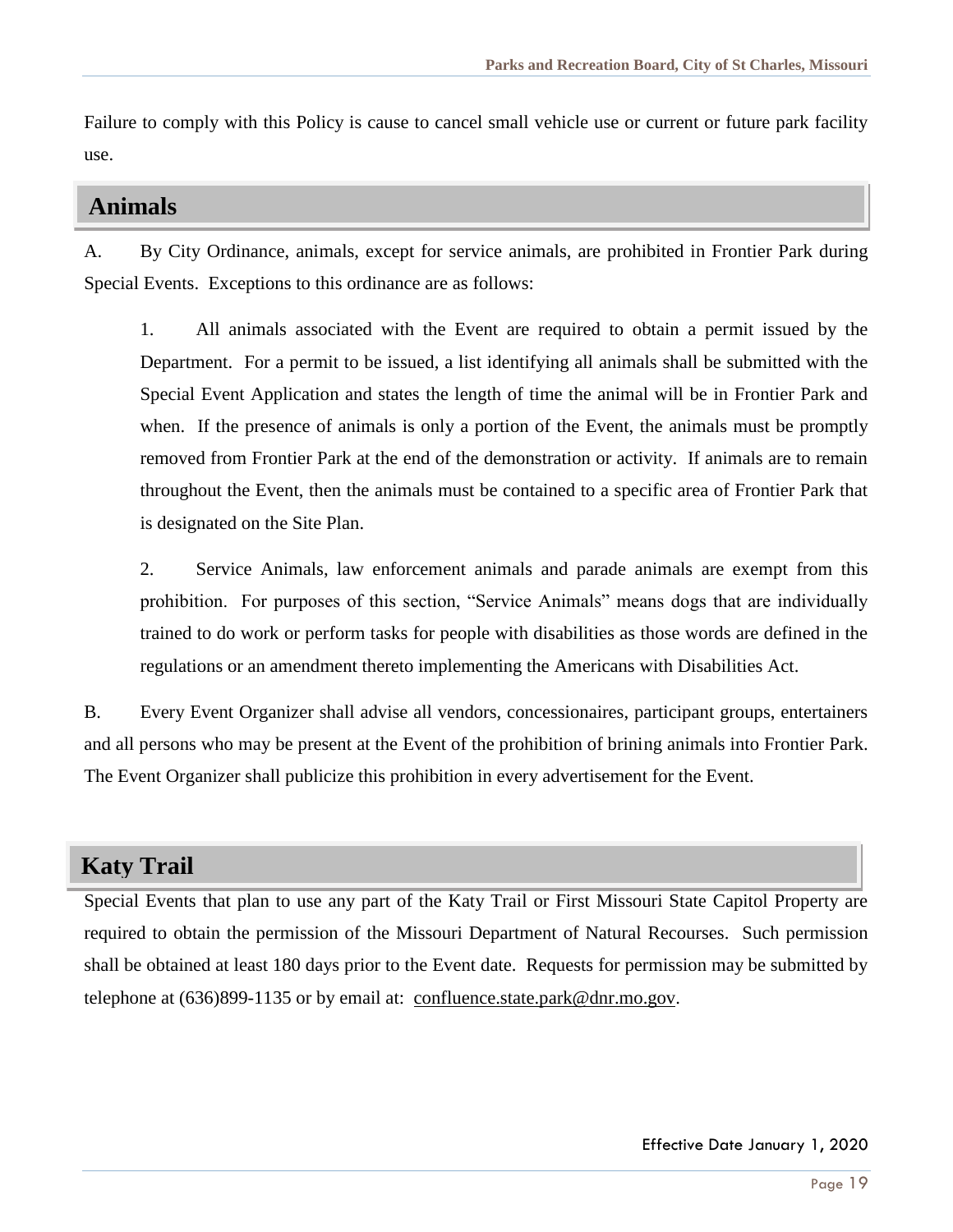## **Green Space Policy**

St. Charles Parks and Recreation Board's mission is to maintain all City Parks as open spaces for the enjoyment of residents and visitors. Accordingly, the Board may limit the number of events in City Parks to allow sufficient time for maintenance and for all-purpose use by the public to minimize the overall impact of Special Events and maximizing park use opportunities for all persons.

## **Parks Public Trust**

It is the policy of the Parks and Recreation Board that public access into all City of St. Charles Parks shall be free of charge and that no public entry fees shall be charged by any person; organization; civic club; event organizer; private or public group; or governmental unit, agency, department or official for the purpose of granting access or entry, while denying another who has not paid such fee that same access. This policy shall include any and all charges which may be construed or misconstrued as a general admission fee into a Park, whether solicited as a donation or as some other form of gate charge.

## **Permit Review**

The Department may request assistance from other governmental agencies during the review of Special Event Applications. These agencies include, but are not limited to, the St. Charles County Health Department, Missouri Department of Natural Resources, United States Coast Guard, or Army Corps of Engineers.

## **Complaint Process**

In the event that the Department receives complaints regarding a Special Event, the Department will notify the Event Organizer as to the nature of the complaint and their frequency. Complaints requiring immediate action by the Department will be referred to the appropriate City Department as well as reported to the Event Organizer for follow-up. Complaints that are not resolved to the satisfaction of the Department may result in future Special Event Applications being denied.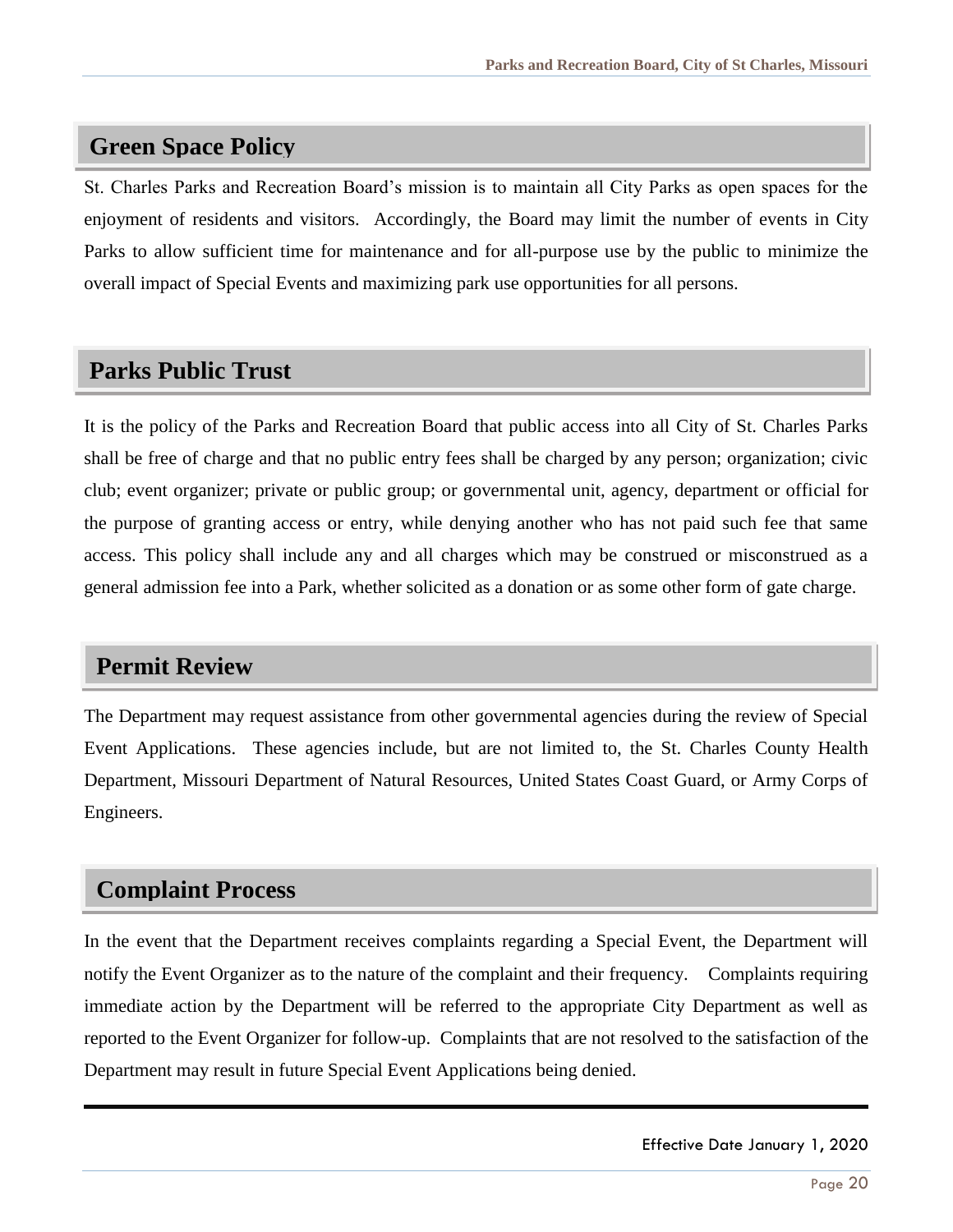#### **Modifications**

The Parks and Recreation Board through the Director of Parks and Recreation may modify or waive any policy or fee as it deems necessary and in the best interest of the City.